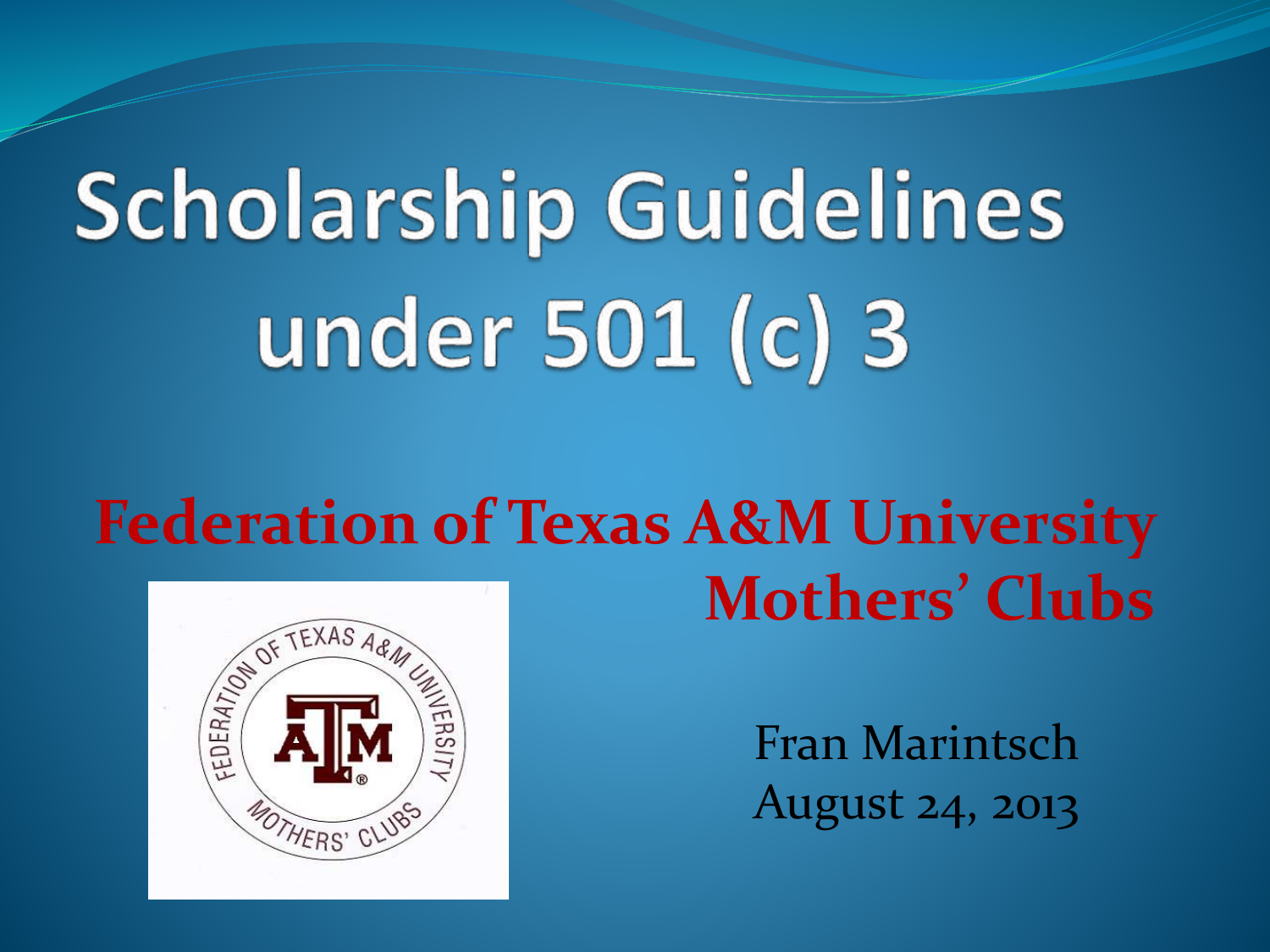#### **IRS Ruling on 501 (c) 3 organizations**

**"A private foundation is prohibited from distributing its assets to insiders only."**

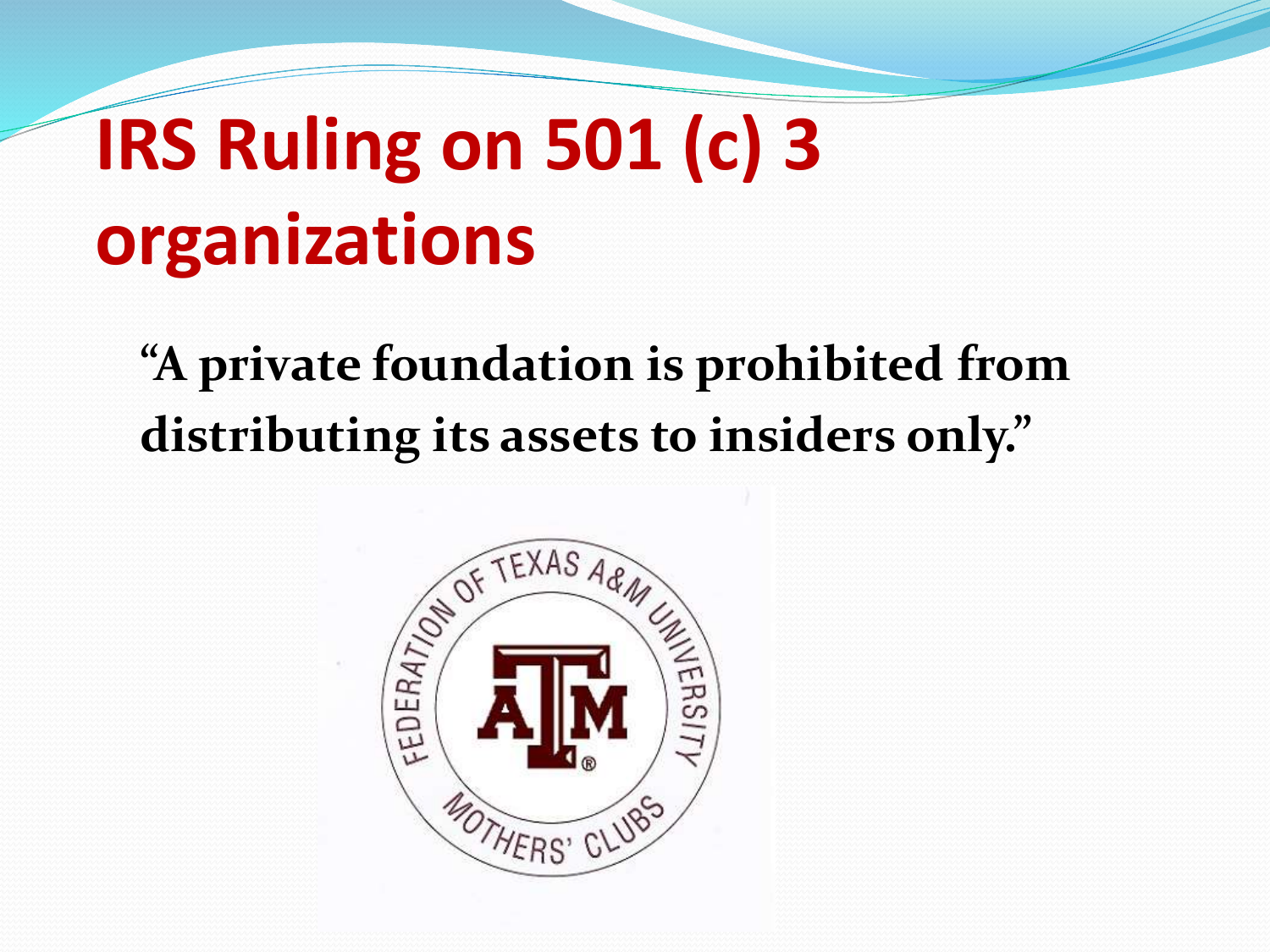**Guidelines to insure the tax exempt status of your Aggie Mom club:**



#### **When awarding scholarships:**

1. Any family member's membership in the club cannot be a requirement for the awarding of a scholarship.

2. Access to scholarship information, applications and deadlines must be published and publicized in as many ways as possible outside of club communications so that all eligible recipients can apply.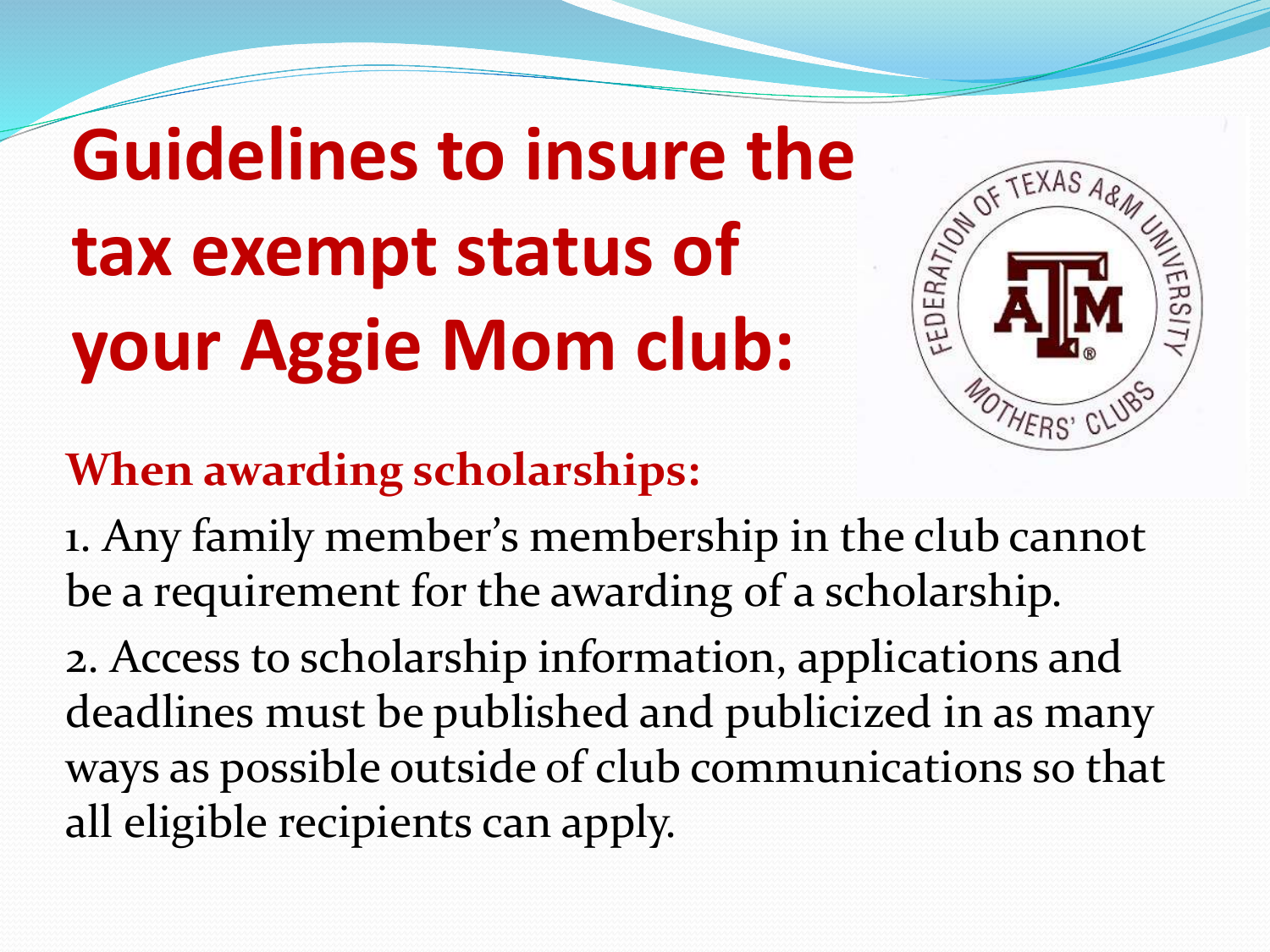#### **Guidelines (continued)**

- 3. Each club establishes eligibility rules such as:
	- A. must be a student at Texas A&M University
	- B. must attain a certain threshold G.P.A.
	- C. must meet the application and required documentation due date
	- D. must provide a transcript, essay or other answers to additional questions
	- E. must be a home resident of certain zip codes, high schools or cities

*\* If a member of your club lives outside the eligible zip codes, schools or cities, the eligibility rules have to be expanded to include that entire zip code, school or city to follow IRS rules for 501 (c)3 organizations so that your member's student can apply for your club's scholarship.*

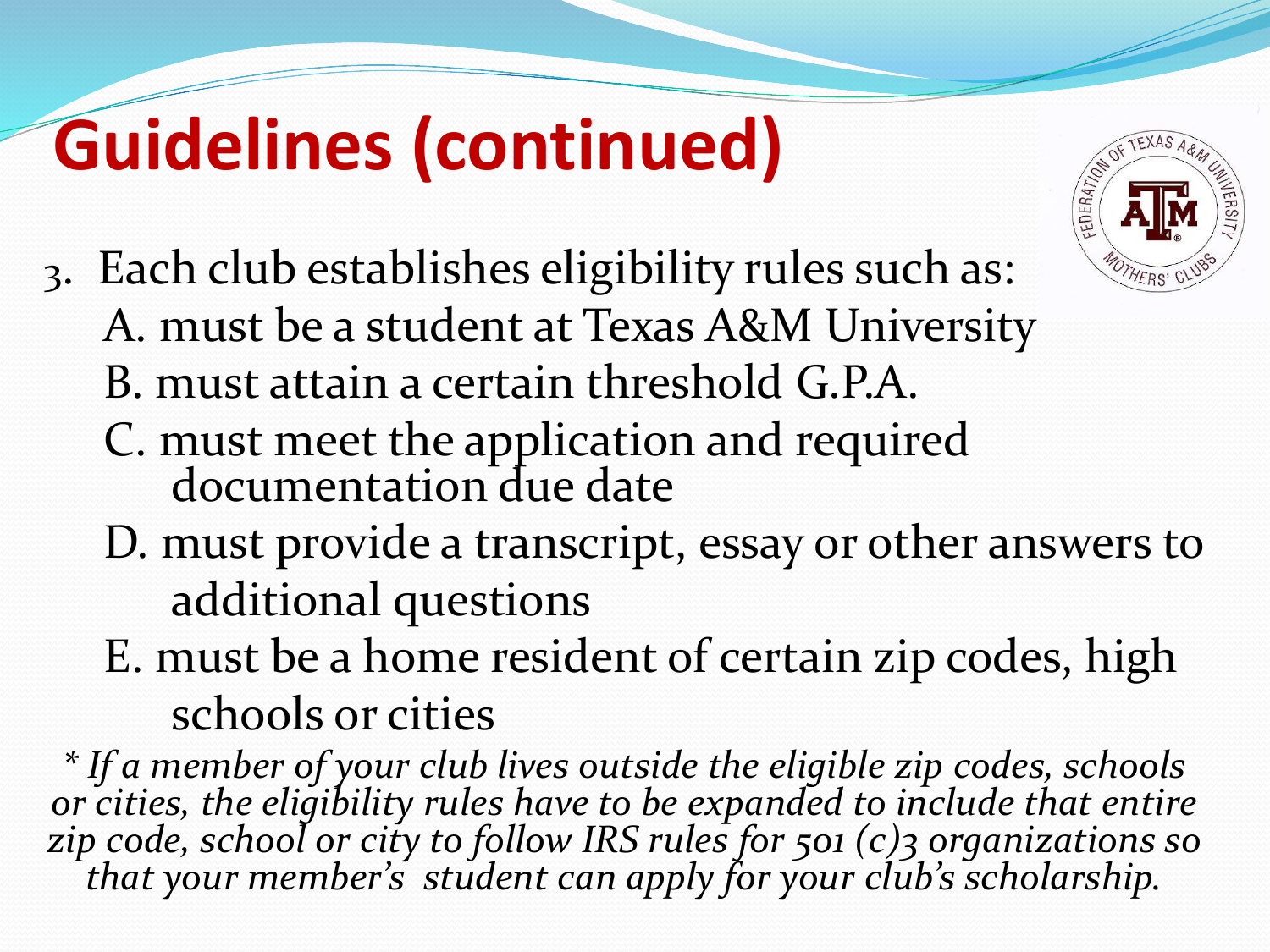#### **Guidelines (continued)**



4. Any eligibility requirements must be broad and not so narrow that it severely restricts the applicant pool.

5. The Scholarship Committee must consist of members who are not related to the applicants or do not have a conflict of interest.

6. A rubric can be created with points earned for certain parts of the application such as **academic performance, number of credits earned, community service, financial need, involvement in school activities, essay, etc.** 

7. Applicants must be aware of how the rubric will be used by the local club's scholarship committee.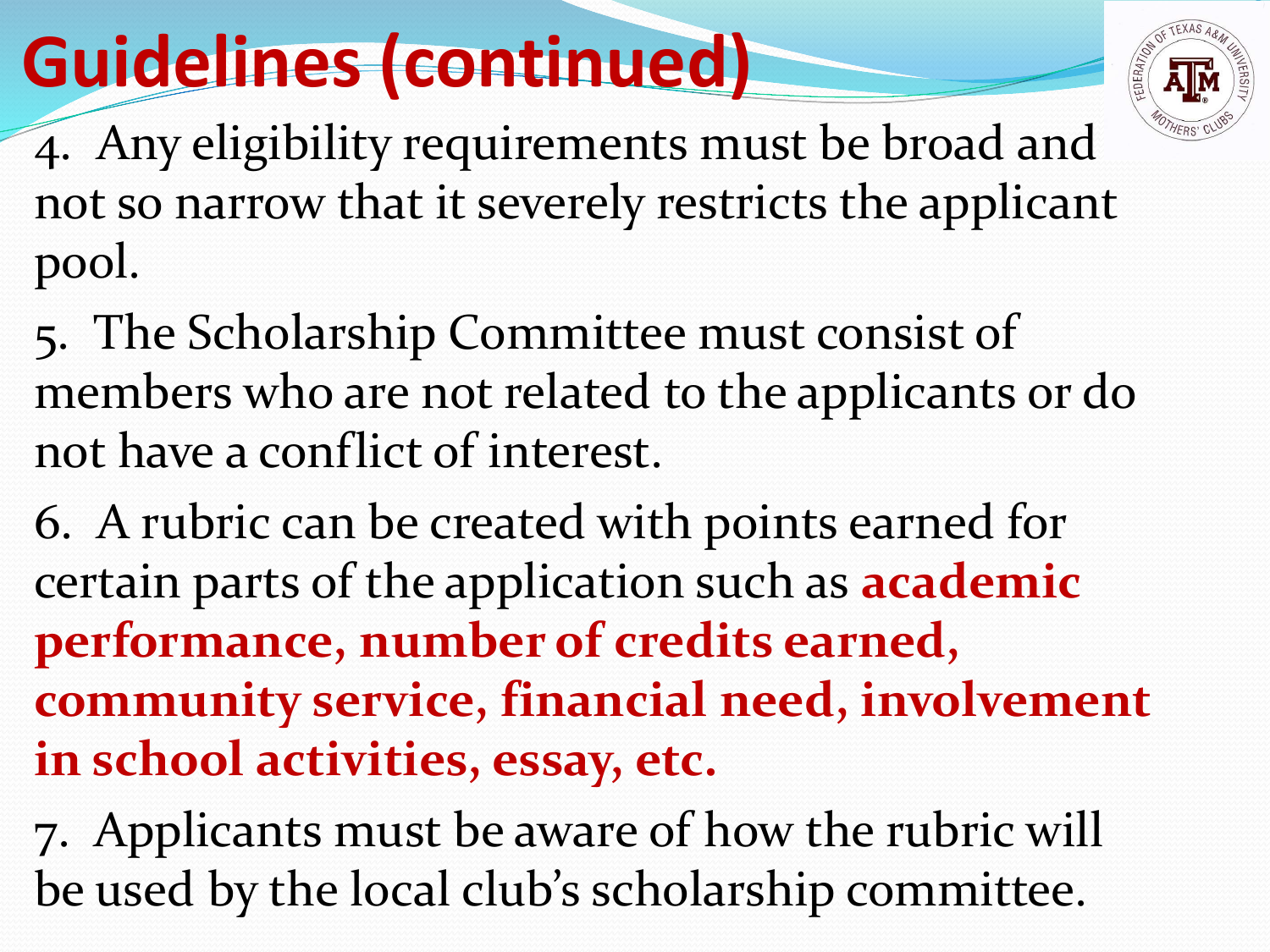### **Suggestions for Scholarship Committee**



- Former club presidents, Ring of Honor members or members of a local service club such as the Rotary Club can read and rate the applicants for the local scholarships.
- Another option is to trade scholarship applications with another Aggie Moms' club so that the committee members evaluating the scholarships have no direct ties to the applicants.
- Assemble the committee before the scholarship applications are distributed to make sure that the rubric does not need to be adjusted.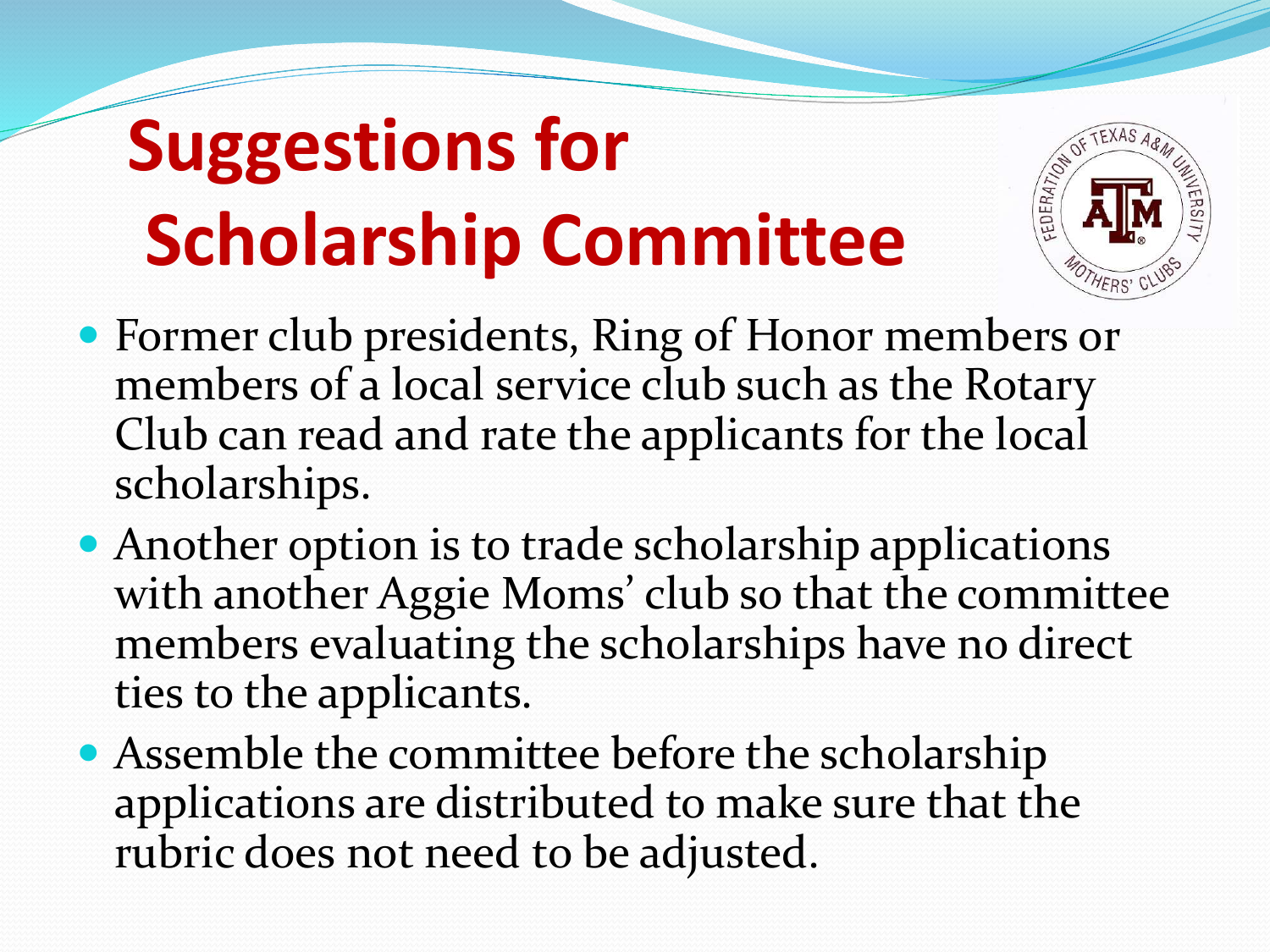## **Final Suggestions**



- Get approval from your Board for any proposed changes to the application and evaluation methods.
- Set up a 'blind system" so that committee members do not know the identity of each applicant.
- Give all students an equal chance at the scholarships by spending time evaluating all applications.
- Create a Conflict of Interest and Confidentiality Statement for the Scholarship and Review Committee to be signed by all members before the selection process begins.